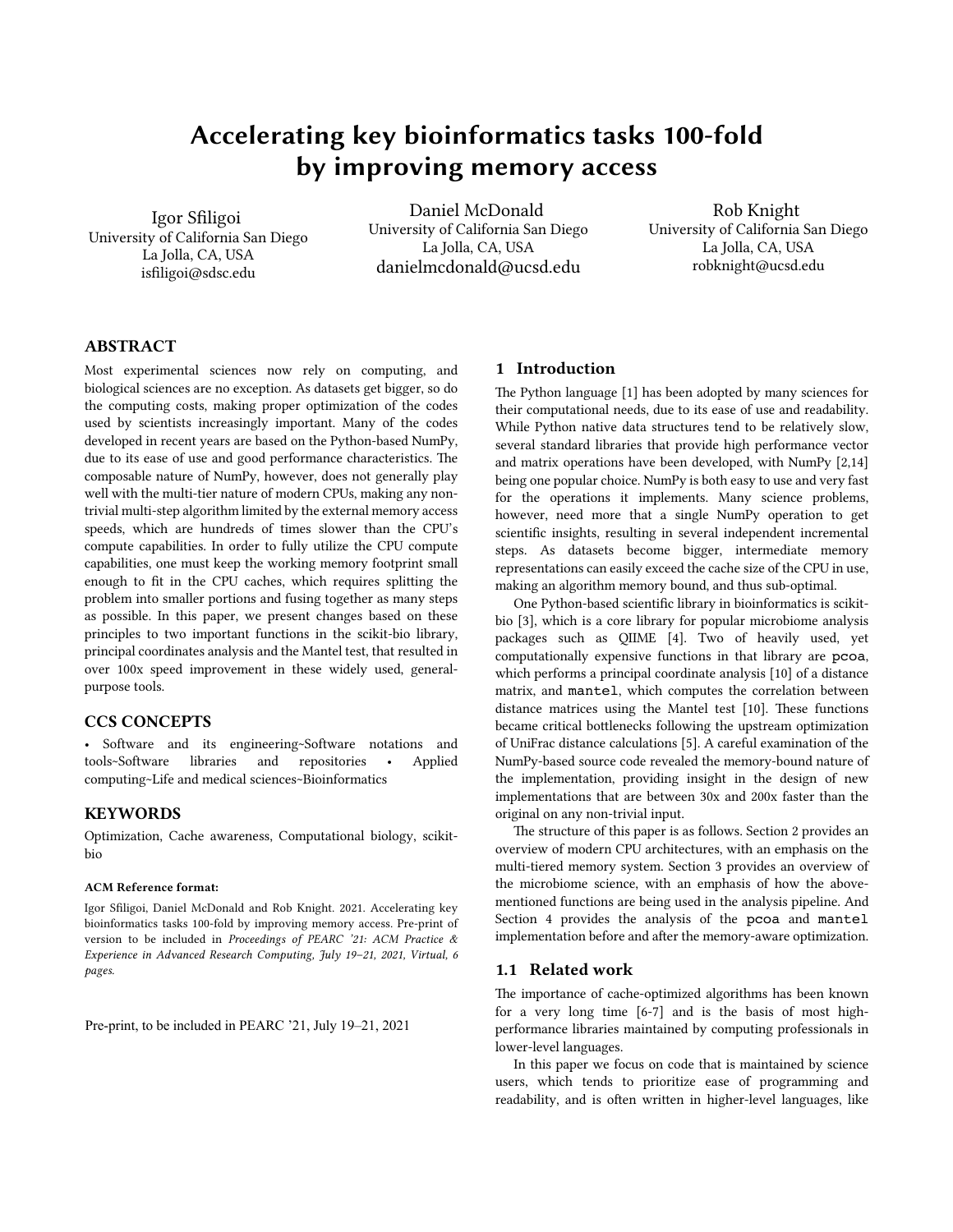Pre-print, to be included in PEARC '21, July 19-21, 2021 I. Sfiligoi, D. McDonald and R. Knight

Python with NumPy. While there are legitimate reasons to go that route, we aim to show both the drawbacks of this approach and provide a possible path forward.

#### 2 The multi-tier memory system

The importance of cache-optimized algorithms has been known for a very long time [6-7] and is the basis of most highperformance libraries maintained by computing professionals in lower-level languages.

Due to both cost and manufacturing complexity, cache memories must balance latency with capacity. In the tested 16 core Intel Xeon CPU, the fastest L1 cache provides a 4 cycle latency, but has the capacity of only 32 KiB per core [9]. The most useful L2 cache is 1 MiB per core, but already incurs a latency penalty of 14 cycles. There is also a shared 22.5 MiB L3 cache, with a latency of 50+ cycles. Other CPUs, e.g. the AMD EPYC series, have slightly different size and latency characteristics, but are still in the same ballpark. Cache size wise, the tested 8 core AMD EPYC 7252 CPU has 96 KiB of L1 cache per core, 512 KiB L2 cache per core and a shared 64 MiB L3 cache.

Any algorithm that wants to minimize the time to solution must thus keep access to DRAM as low as possible. This implies that any multi-step application must utilize buffers that fit in the CPU caches, ideally in the fastest but small L1 cache.

One further complication is the fact that caches replace their content not in single bytes, but rather much longer contiguous buffers, known as cache lines; in the case of the Intel Xeon CPU, the cache line is 64 bytes, i.e. 512 bits, across all cache levels. Algorithms accessing non-contiguous memory areas must thus take that into account when estimating memory use.

# 3 The microbiome science compute challenge

A microbiome study may be composed of a large number of samples from the real world. In the Earth Microbiome Project (EMP) [15], for example, tens of thousands of samples were collected from many different environments (e.g., marine sediment, animal feces, plant surfaces, glaciers, hot springs, etc) by over 100 research labs from all over the world. Microbiome studies, including the EMP, typically utilize DNA sequencing technology in order to observe what microorganisms are present in a given sample. From these observations, one of first questions researchers ask is how similar the samples are to each other, and can these similarities be explained by study variables (e.g., salinity, pH, host or not host associated, etc).

The computation of sample similarity is performed pairwise producing a distance matrix of size N x N where N is the number of samples being evaluated. Following construction of a distance matrix, researchers often apply principal coordinates analysis, a dimensionality reduction technique similar to principal components analysis, for visualization and statistical purposes. In addition, researchers also frequently wish to ask whether one distance matrix is correlated to another through the use of a nonparametric Mantel test; there are many ways to construct a distance matrix, and many ways to assess the composition of a microbiome sample.

Recently, the authors optimized a common distance metric, UniFrac [5], to scale to datasets with hundreds of thousands of samples. However, the types of operations that could be successfully applied to these distance matrices were limited, motivating investigation into the optimization of downstream methods.

# 4 Optimizing scikit-bio distance matrix operations

The scikit-bio library is widely used in the bioinformatics community and contains many useful classes and functions. It is writen mostly in Python and relies heavily on NumPy for the most compute intensive parts.

For the purpose of this document, we will focus on only two specific functions operating on distance matrix objects, namely pcoa and mantel. Each will be described separately, with an analysis of the implementation before and after the memoryfocused optimization.

### 4.1 Principal Coordinates Analysis

The pcoa function is used to perform a Principal Coordinates Analysis of a distance matrix. The function is composed roughly of two parts: centering of the matrix [10], and compute of approximate eigenvalues [11]. Unexpectedly, the original implementation spent most of the time in the first step, i.e. centering the matrix.

The used implementation of the centering the matrix is summarized in Algorithm 1. The implemented algorithm is simple and elegant but makes no atempt at being memory efficient. Each arithmetic operation traverses the whole NumPy matrix, which for most problems is larger than any CPU cache. Moreover, it traverses the matrix multiple times to get the various needed mean values, which will again be memory bound. In total, the algorithm will read 8 and write 5 matrix-sized buffers into the offchip memory, alongside 2 much smaller one-dimensional arrays containing the mean values.

|  | Algorithm 1: Original center_distance_matrix implementation |  |
|--|-------------------------------------------------------------|--|
|  |                                                             |  |

import numpy as np

def e\_matrix(distance\_matrix): return distance\_matrix \* distance\_matrix / -2

def f\_matrix(E\_matrix):

row means = E\_matrix.mean(axis=1, keepdims=True); col\_means = E\_matrix.mean(axis=0, keepdims=True)  $matrix_mean = E_matrix_mean()$ return E\_matrix - row\_means - col\_means + matrix\_mean

def center\_distance\_matrix(distance\_matrix): # distance\_matrix must be of type np.ndarray and # be a 2D floating point matrix return f\_matrix(e\_matrix(distance\_matrix))

Unfortunately, one cannot do much better by simply concatenating NumPy operations. We thus re-implemented the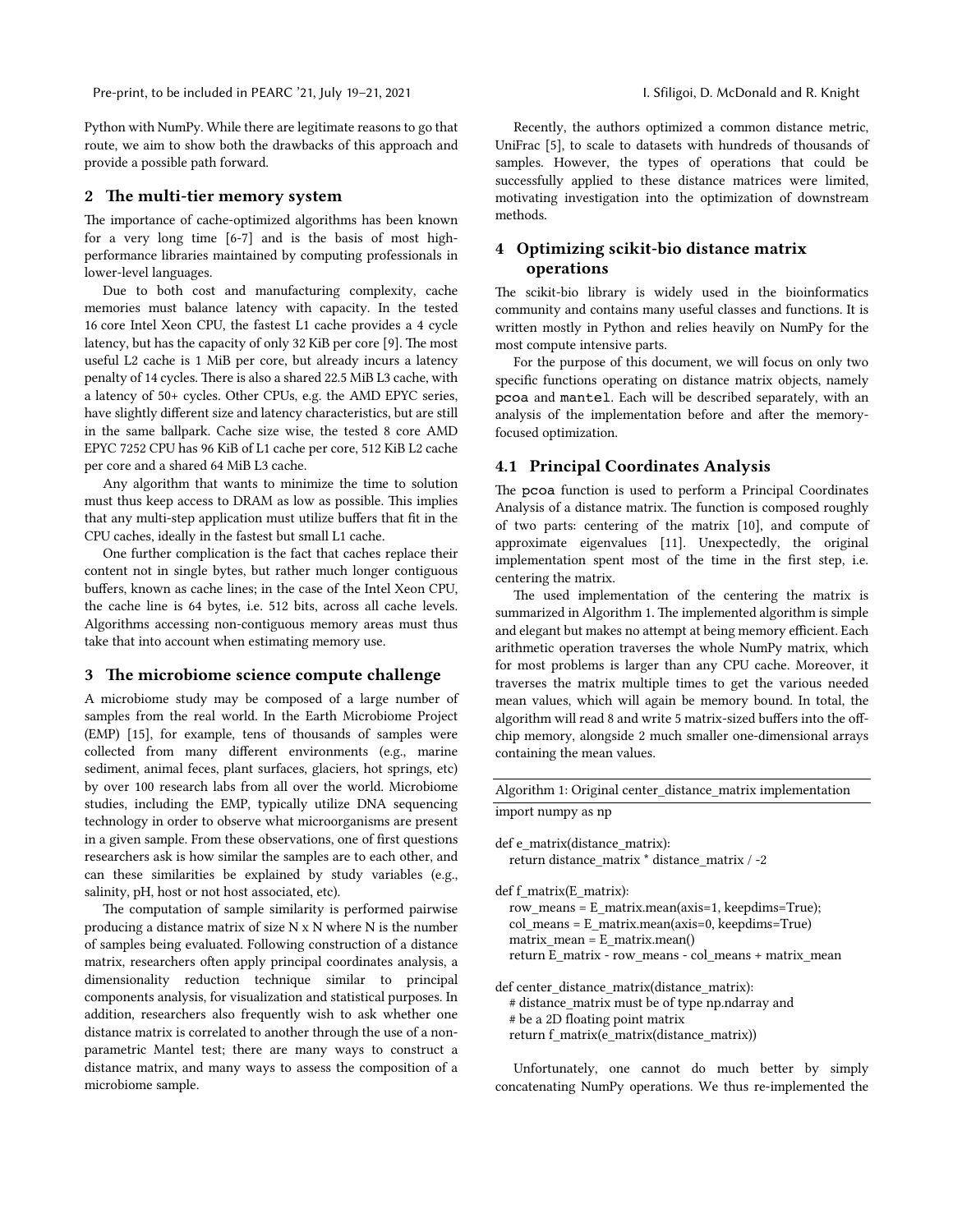Accelerating key bioinformatics tasks 100-fold by improving memory access

algorithm using Cython [12], which allows for efficient inner-loop concatenation of arithmetic operations on NumPy matrix data. We also take advantage of the fact that the matrix is symmetric and compute the mean values only in one dimension.

The cache-optimized implementation is presented in Algorithm 2. The code is longer and a little less easy to read, but it only reads and writes 2 times the matrix-sized buffer from offchip memory, alongside the single one-dimensional array.

Algorithm 2: Cache-optimized center distance matrix implementation

```
import numpy as np
from cython.parallel import prange
def e_matrix_means_cy(float[:, :] mat,
                        float[:, :] centered, float[:] row_means):
  n samples = mat.shape[0]
  global sum = 0.0for row in prange(n_samples, nogil=True):
    row sum = 0.0 for col in range(n_samples):
        val = mat[row,col];
      val2 = -0.5*val*val
        centered[row,col] = val2; 
      row sum = row sum + val2global sum + = row sumrow means[row] = row sum/n_samples
```

```
 return (global_sum/n_samples)/n_samples
```
def f\_matrix\_inplace\_cy(float[:] row\_means, float global mean, float[:, :] centered):  $n$  samples = centered.shape[0] # use a tiled pattern to maximize locality of row means, #since they are also column means for trow in prange $(0, n$  samples, 16, nogil=True): trow  $max = min(trow+16 n$  samples) for tcol in range(0, n\_samples, 16): tcol  $max = min(tcol+16, n \text{ samples})$  for row in range(trow, trow\_max, 1): gr\_mean = global\_mean - row\_means[row] for col in range(tcol, tcol\_max, 1): centered[row,col] = centered[row,col] + (gr\_mean - row\_means[col])

def center\_distance\_matrix(mat, centered): # mat and centered must be of type np.ndarray and # be 2D floating point matrices row\_means = np.empty(mat.shape[0]) global mean =  $\overline{e}$  matrix means  $cy(mat, centered, row$  means) f\_matrix\_inplace\_cy(row\_means, global\_mean, centered)

With the reduced off-chip memory traffic, the new algorithm is significantly faster than the original. As can be seen from Table 1, the speedup ranges from about 10x on modest matrix sizes to 30x on really large matrix sizes. Note that the original, NumPy-based version barely benefited from using multiple cores.

Table 1: Runtimes for center\_distance\_matrix, in seconds

| CPU, number of used cores, matrix size      | Original | Latest |
|---------------------------------------------|----------|--------|
| AMD FPYC 7252 1 core - 25k x 25k            | 4.1      | 21     |
| AMD FPYC 7252 8 cores - 25k x 25k           | 4.0      | 0.3    |
| Intel Xeon Gold 6242 1 core - 25k x 25k     | 7.7      | 2.3    |
| Intel Xeon Gold 6242 16 cores - 25k x 25k   | 7.2      | 0.3    |
| AMD FPYC 7252 1 core - 70k x 70k            | 100      | 30     |
| AMD FPYC 7252 8 cores - 70k x 70k           | 125      | 4.2    |
| Intel Xeon Gold 6242 1 core - 100k x 100k   | 255      | 78     |
| Intel Xeon Gold 6242 16 cores - 100k x 100k | 254      | 91     |

# 4.2 Mantel test

The mantel function is used to compute the correlation between two distance matrices using the Mantel test. As such, it takes two matrices as input parameters. The statistical significance of a Mantel test is derived from a Monte-Carlo procedure, where the input matrices are permuted K times, followed by a correlation assessment of the elements in each permutation to obtain a null distribution. The most used correlation function is the Pearson correlation coefficient [13], so we will concentrate on it in this paper. The default value for K is 999.

The original implementation of the algorithm was straightforward and is summarized in Algorithm 3. Because the correlation function, namely SciPy's pearsonr [16], is used as a black box, the input matrices must be read from main memory at least 1000 times each, along the matrix-sized intermediate buffers, which made this algorithm extremely slow.

Algorithm 3: Original mantel implementation

```
import numpy as np
from scipy.stats import pearsonr
def mantel stats pearson(x, y, permutations=999):
      # pearsonr operates on the flat representation 
      # of the upper triangle of the symmetric matrix
    x flat = x.condensed form();
      y_flat = y.condensed_form()
    orig_stat = pearsonr(x_flat, y_flat)perm_gen = (pearsonr(x.permute(condensed=True), y flat)for in range(permutations))
     permuted_stats = np.fromiter(perm_gen, np.float, 
                                  count=permutations)
     return [orig_stat, permuted_stats]
def mantel(x, y, permutations=999):
    orig_stat, permuted_stats = _mantel_stats_pearson(x, y,
                                                 permutations)
      count_better = ( np.absolute(permuted_stats)
```

```
 >= np.absolute(orig_stat) ).sum()
p_value = (count_better + 1) / (permutations + 1)
```

```
 return orig_stat, p_value
```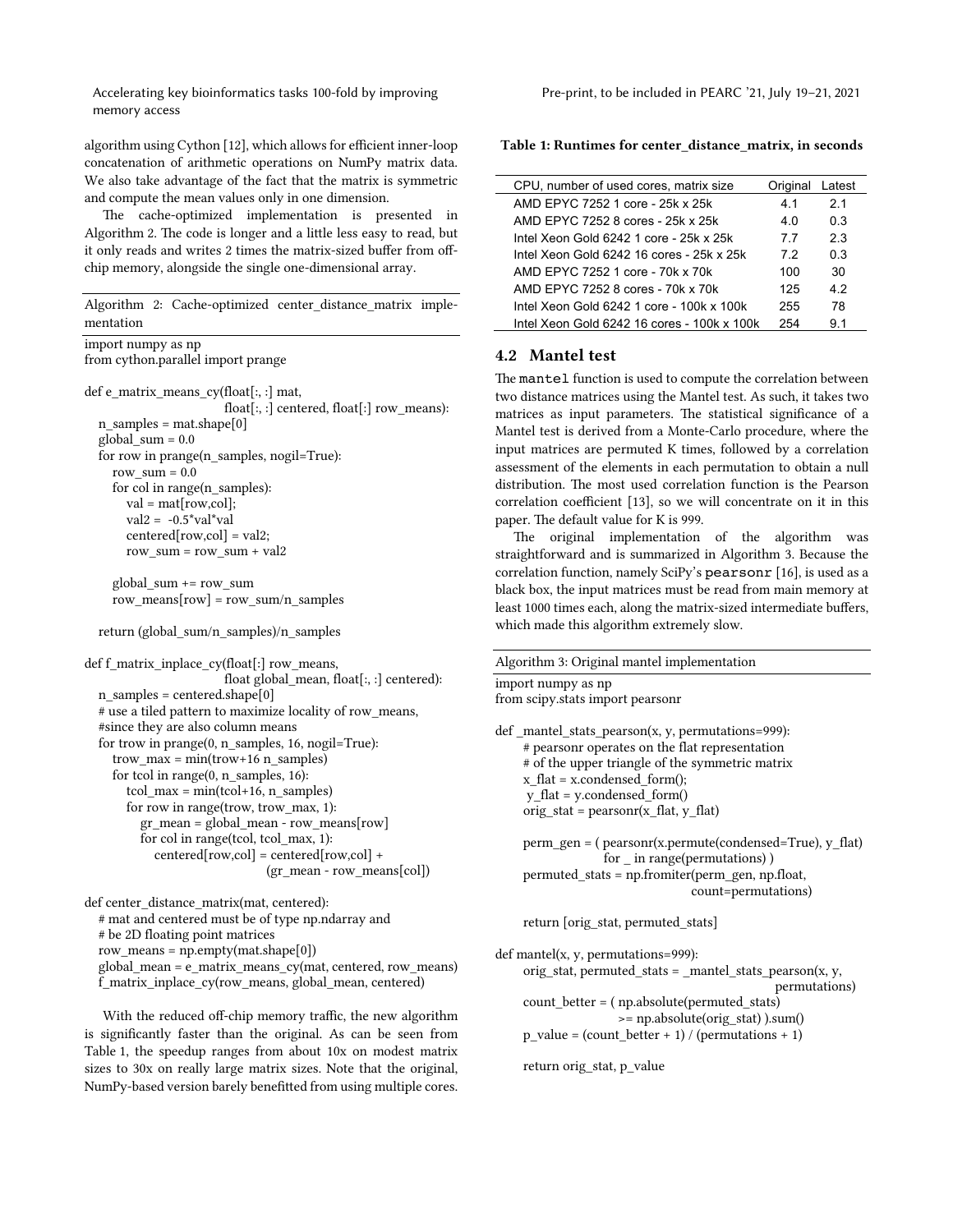Pre-print, to be included in PEARC '21, July 19-21, 2021 I. Sfiligoi, D. McDonald and R. Knight

As before, the key to speeding up memory-bound algorithms is to move as much computation as possible in the inner loop. In order to do that, one has to look into the implementation of the correlation function itself and re-implement it in a multi-matrix fashion, alongside the inlining of the permutation logic.

The implementation of pearsonr from the SciPy library is summarized in Algorithm 4, and is very simple.

Algorithm 4: Scipy implementation of the Pearson correlation coefficient

import numpy as np from linalg import norm

def pearsonr(x\_flat, y\_flat):  $xm = x$  flat – x flat.mean();  $ym = y_{flat - y_{flat.}$ mean()  $normxm = norm(xm);$  $normym = norm(ym)$  xnorm = xm/normxm; ynorm = ym/normym

return np.dot(xnorm, ynorm)

Knowing how personr is being invoked, two optimizations that cut the compute needs in half become apparent:

- 1. Since the 2nd parameter, aka y flat, is always the same, one can pre-compute the transformation once, and just pass the result, aka ynorm, to the function.
- 2. The mean and norm of a matrix do not change when the matrix is permuted, so we can pre-compute those on the original matrix, and re-use them for all successive calls.

With the above optimizations in mind, the task becomes simply the implementation of a permuted multi-matrix dot operation, keeping memory locality in mind. We will not provide the detailed implementation of the original permutation function but do point out that it uses the NumPy provided random permutation function to select the permutation indexes, which we use in the new implementation, too, as summarized in Algorithm 5. As before, Cython is used to implement the expanded loop.

#### Table 2: Runtimes for mantel, in seconds

| CPU, number of used cores, matrix size      | Original | Latest |
|---------------------------------------------|----------|--------|
| AMD FPYC 7252 1 core - 10k x 10k            | 2.19k    | 149    |
| AMD FPYC 7252 8 cores - 10k x 10k           | 2.17k    | 24     |
| Intel Xeon Gold 6242 1 core - 10k x 10k     | 4.2k     | 170    |
| Intel Xeon Gold 6242 16 cores - 10k x 10k   | 4.2k     | 20     |
| AMD FPYC 7252 1 core - 20k x 20k            | 8.9k     | 615    |
| AMD FPYC 7252 8 cores - 20k x 20k           | 8.8k     | 97     |
| Intel Xeon Gold 6242 1 core - 20k x 20k     | 17.9k    | 933    |
| Intel Xeon Gold 6242 16 cores - 20k x 20k   | 17.5k    | 108    |
| AMD FPYC 7252 8 cores - 70k x 70k           |          | 1.44k  |
| Intel Xeon Gold 6242 16 cores - 100k x 100k |          | 4.2k   |

| import numpy as np<br>from linalg import norm                                                                                                                                                                                                                                                                                                             |
|-----------------------------------------------------------------------------------------------------------------------------------------------------------------------------------------------------------------------------------------------------------------------------------------------------------------------------------------------------------|
| def mantel_perm_cy(float[:, :] x_data, float[:, :] perm_order,<br>float xmean, float normxm,<br>float[:] ym_normalized,<br>float[:] permuted stats):<br>perms_n = perm_order.shape[0];<br>$out_n = perm_order.shape[1]$                                                                                                                                   |
| for p in prange(perms_n, nogil=True):<br>$my_ps = 0.0$<br>for row in range(out_n-1):<br>$vrow = perm$ order[p, row]<br>$idx = row*(out_n-1) - ((row-1)*row)/2$<br>for icol in range(out_n-row-1):<br>$col = icol + row + 1$<br>yval = ym_normalized[idx+icol]<br>$xval = x_data[$ vrow, perm_order $[p, col]]$ *mul + add<br>$my_ps = yval^*xval + my_ps$ |
| permuted stats $[p] = my$ ps                                                                                                                                                                                                                                                                                                                              |
| def _mantel(x, y, permutations):<br>$x$ flat = x.condensed form();<br>$y_{\text{flat}} = y \text{.condensed\_form}()$<br>$xm = x$ flat – x flat.mean();<br>$ym = y_{flat} - y_{flat}$ .mean()<br>$normxm = norm(xm);$<br>$normym = norm(ym)$<br>$xnorm = xm/normxm;$                                                                                      |

Algorithm 5: Cache-optimized mantel implementation

 ynorm = ym/normym orig\_stat = np.dot(xnorm, ynorm)

mat  $n = x$ . data.shape[0]

 perm\_order = np.empty([permutations, mat\_n], dtype=np.int) for row in range(permutations):

perm\_order[row, :] = np.random.permutation(mat\_n)

```
 permuted_stats = np.empty([permutations])
mantel perm pearsonr cy(x, perm\ order, xmean, normxm, ynorm, permuted_stats)
```
return [orig\_stat, permuted\_stats]

The new code is harder to read, mostly due to the inlining of permutation and flatening logic, but it is also drastically faster. As can be seen from Table 2, the speedup ranges from about 100x on the AMD EPYC CPU to over 200x on the Intel Xeon CPU. We are also now able to compute the Mantel test in reasonable time on matrices of up to 100k\*100k in size, which were previously considered intractable.

### 4.3 Validation costs

Before users can call either pcoa or mantel, they must create an appropriate object to hold the data buffer; in scikit-bio library this is implemented as a DistanceMatrix class. As part of the object creation process it verifies that the buffer is symmetric and hollow.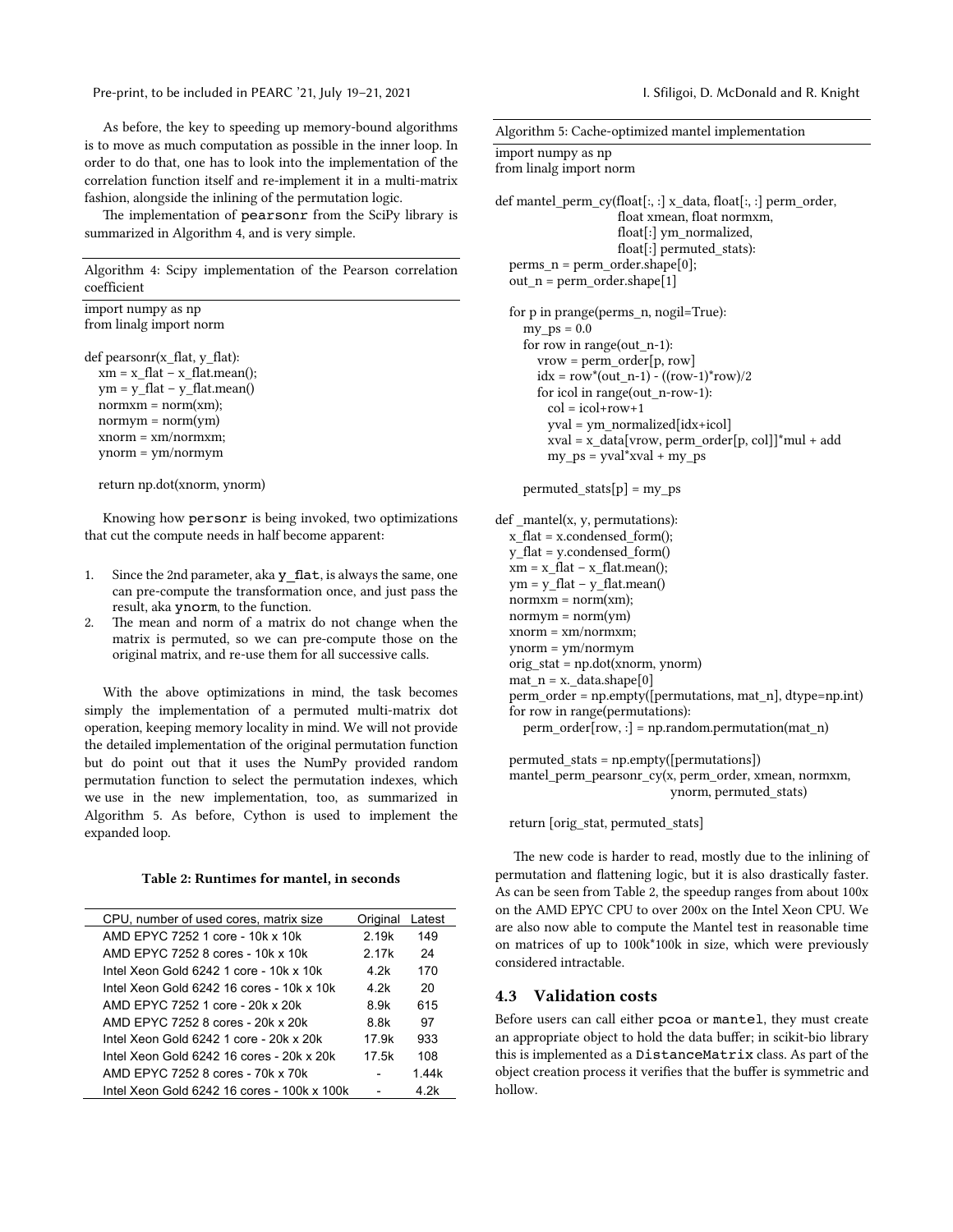Accelerating key bioinformatics tasks 100-fold by improving memory access

The used implementation is summarized in Algorithm 6. Once again, the algorithm used is very simple and elegant but not memory efficient. The matrix buffer is read several times from main memory and intermediate buffers are also created in the process.

Algorithm 6: Original distance matrix validation implementation import numpy as np

### def is\_symmetric\_and\_hollow(mat):

 # mat must be of type np.ndarray # and be a 2D floating point matrix not  $sym = (mat.T != mat).any()$ not hollow =  $(np trace(mat) != 0)$ 

return [not no\_sym, not not\_hollow]

An optimized implementation uses both a tiled approach and fuses the two operations together. The cache-optimized version implemented in Cython is presented in Algorithm 7. The code is a litle longer, but not significantly more complex.

Algorithm 7: Cache-optimized distance matrix validation implementation

import numpy as np from cython.parallel import prange

def is symmetric and hollow  $cy(float[:, :] mat):$ in  $n =$  mat.shape[0] is\_sym = True is\_hollow = True

```
 # use a tiled approach to maximize memory locality
for trow in prange(0, \text{in } n, 16, \text{nogil=True}):
  trow max = min(trow+16, in n)for tcol in range(0, \text{in } n, 16):
     tcol max = min(tcol+16, in n)
      for row in range(trow, trow_max, 1):
         for col in range(tcol, tcol_max, 1):
          is_sym &=(\text{mat}[\text{row,col}]=\text{mat}[\text{col,row}])
```
 if (trow==tcol): # diagonal block for col in range(tcol, tcol\_max, 1): is hollow  $&=(mat[col,col]=-0)$ 

return [(is\_sym==True), (is\_hollow==True)]

As expected, the new algorithm is significantly faster than the original. As can be seen from Table 3, the speedup ranges from about 5x on the AMD EPYC CPU to over 20x on the Intel Xeon.

Finally, having realized just how expensive validation really is, even after optimization, we added additional logic in the DistanceMatrix class to avoid unnecessary validations. For example, when making a copy of the object, one should be able to assume that the source was already validated and avoid revalidating it. This directly impacted pcoa performance, as it uses one object copy as part of its internal logic.

Table 3: Runtimes for matrix validation, in seconds

| CPU, number of used cores, matrix size |                                             | Original | Latest |  |
|----------------------------------------|---------------------------------------------|----------|--------|--|
|                                        | AMD FPYC 7252 1 core - 25k x 25k            | 1.8      | 2.6    |  |
|                                        | AMD FPYC 7252 8 cores - 25k x 25k           | 1.8      | 0.4    |  |
|                                        | Intel Xeon Gold 6242 1 core - 25k x 25k     | 44       | 3.2    |  |
|                                        | Intel Xeon Gold 6242 16 cores - 25k x 25k   | 44       | 0.24   |  |
|                                        | AMD FPYC 7252 1 core - 70k x 70k            | 18       | 21     |  |
|                                        | AMD FPYC 7252 8 cores - 70k x 70k           | 18       | 3.2    |  |
|                                        | Intel Xeon Gold 6242 1 core - 100k x 100k   | 219      | 78     |  |
|                                        | Intel Xeon Gold 6242 16 cores - 100k x 100k | 212      | 5.4    |  |

# 5 Summary and conclusion

L.

This paper provides improved principal coordinate analysis and mantel test algorithms extensively used in the bioinformatics community. By taking into account the limited sizes of CPU caches and optimizing for memory locality, the new algorithms complete approximately 100x faster than their original implementations. The new algorithms maintain the same scikitbio interface as the original ones, so no change in user code is needed to benefit from the improvements; the new code has been commited to the master branch of the library.

The effort of optimizing the above functions brought to light the limitations of over-reliance on standard libraries, especially in high-level languages like Python. The original code was implemented as a sequence of NumPy and SciPy matrix operations; while every single step was indeed high performance, the reliance of large intermediate buffers makes the algorithms completely memory-bound, and thus sub-optimal. When dealing with large buffers, focusing on memory locality and fusing as many operations as possible in the inner loop is the only option for fully exploiting the compute capabilities of modern CPUs. For Python-based programs, one way to accomplish this is to implement the double loop in Cython.

The scikit-bio library explicitly has the dual goals of providing easy to understand versions of algorithms for educational purposes, and optimized versions with the same API that run faster but are more difficult to understand. This work points to the utility of this strategy, but also to profile and further optimize the functionality that is widely used, as additional order-ofmagnitude or more performance gains may be readily achievable in other areas. This would have a large impact in what analyses can be run on what kinds of systems, e.g. moving specific tasks off cluster or cloud environments and onto desktops or even phones, greatly broadening access and enabling new field applications that are hard to imagine today.

### ACKNOWLEDGMENTS

This work was partially funded by the US National Research Foundation (NSF) under grants DBI-2038509, OAC-1541349 and OAC-1826967.